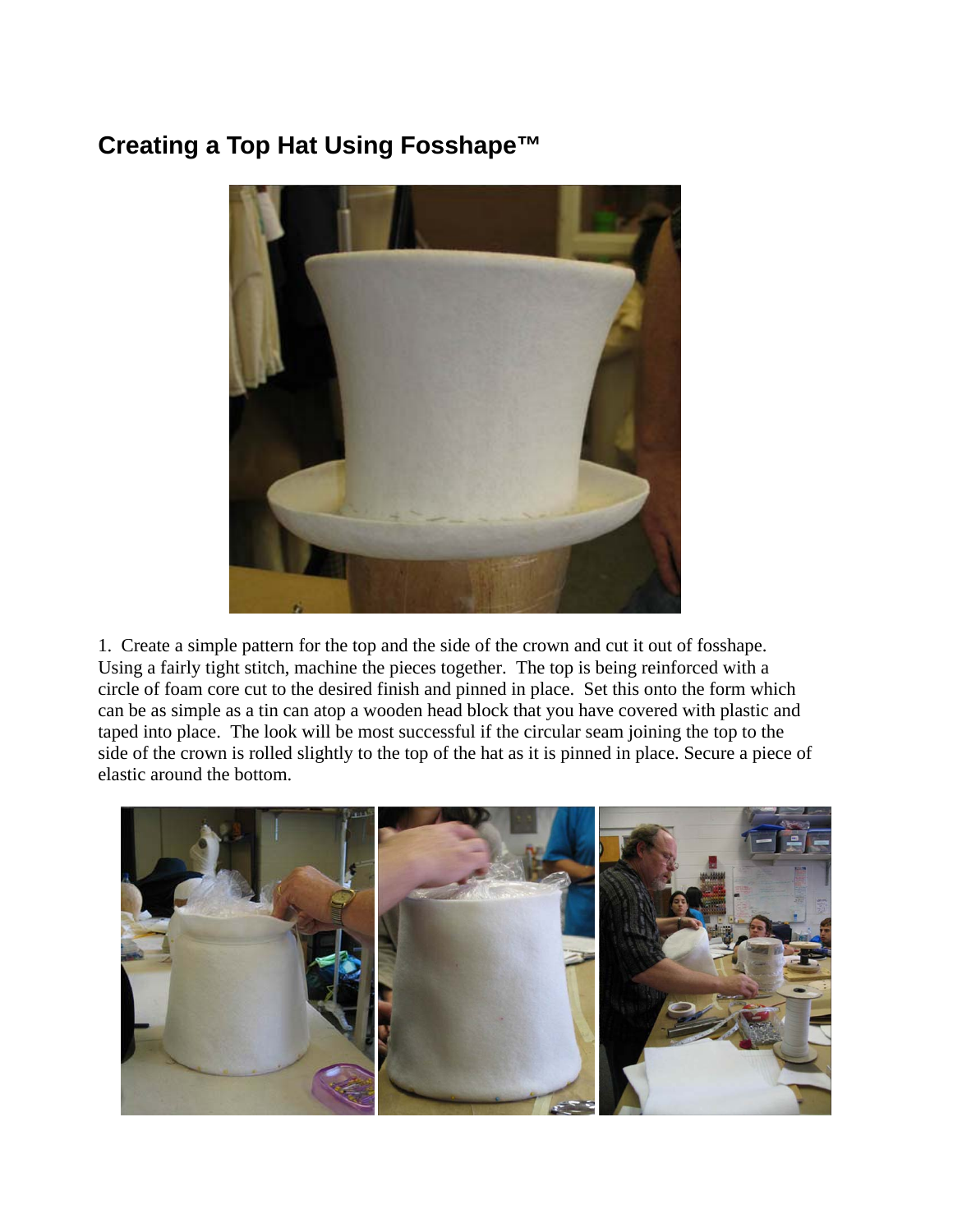2. Begin the steaming process, starting with the vertical seam. Apply steam directly to the surface of the material, but keep the steamer moving so as to not leave marks.



3. Here you can see one side steamed and one side not. The purpose of this photograph is to illustrate what happens in the steaming process. We don't recommend you doing the process this way but rather to apply the steam evenly around the shape as you work, minimizing the distance of the steam source from the fosshape as you proceed.

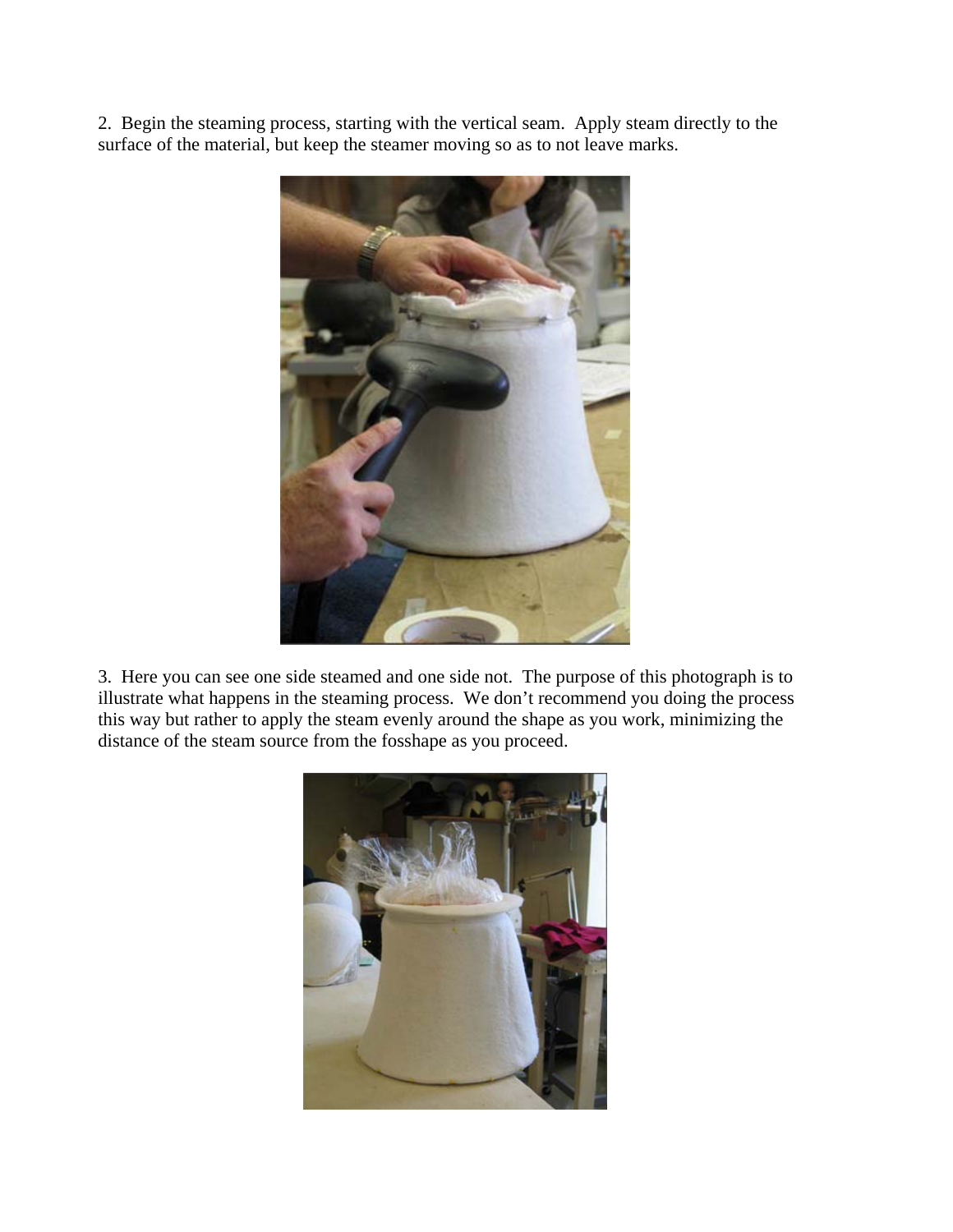

4. The fully steamed, fosshape top hat crown.

5. Choose your brim block (flange). Stretch the fosshape over the brim block, pin and secure with elastic.

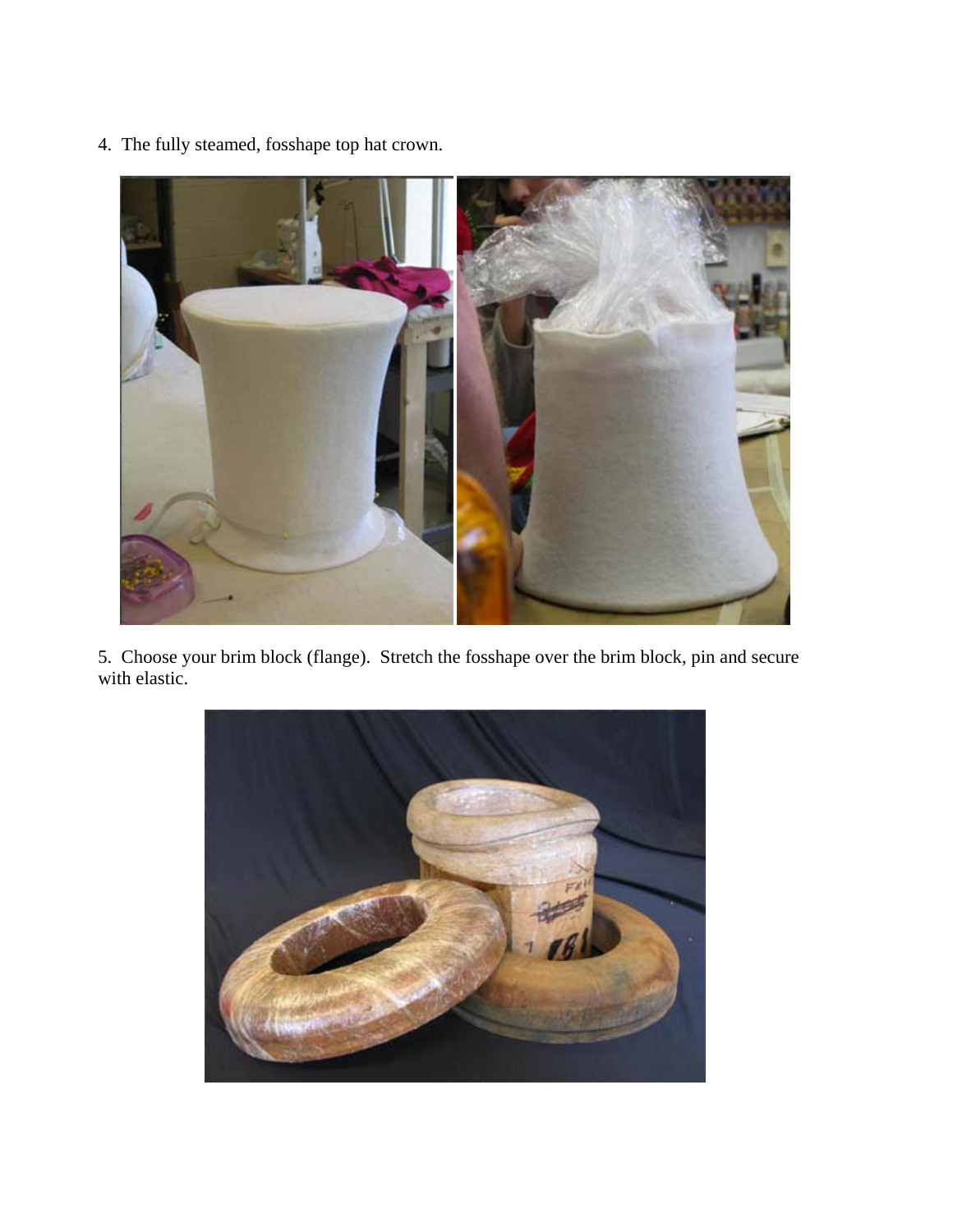

6. To create the "lip" that will attach the brim to the crown, use a hat block or wooden disc the size of the desired circumference +. Push the block or disc into the fosshape as you steam.

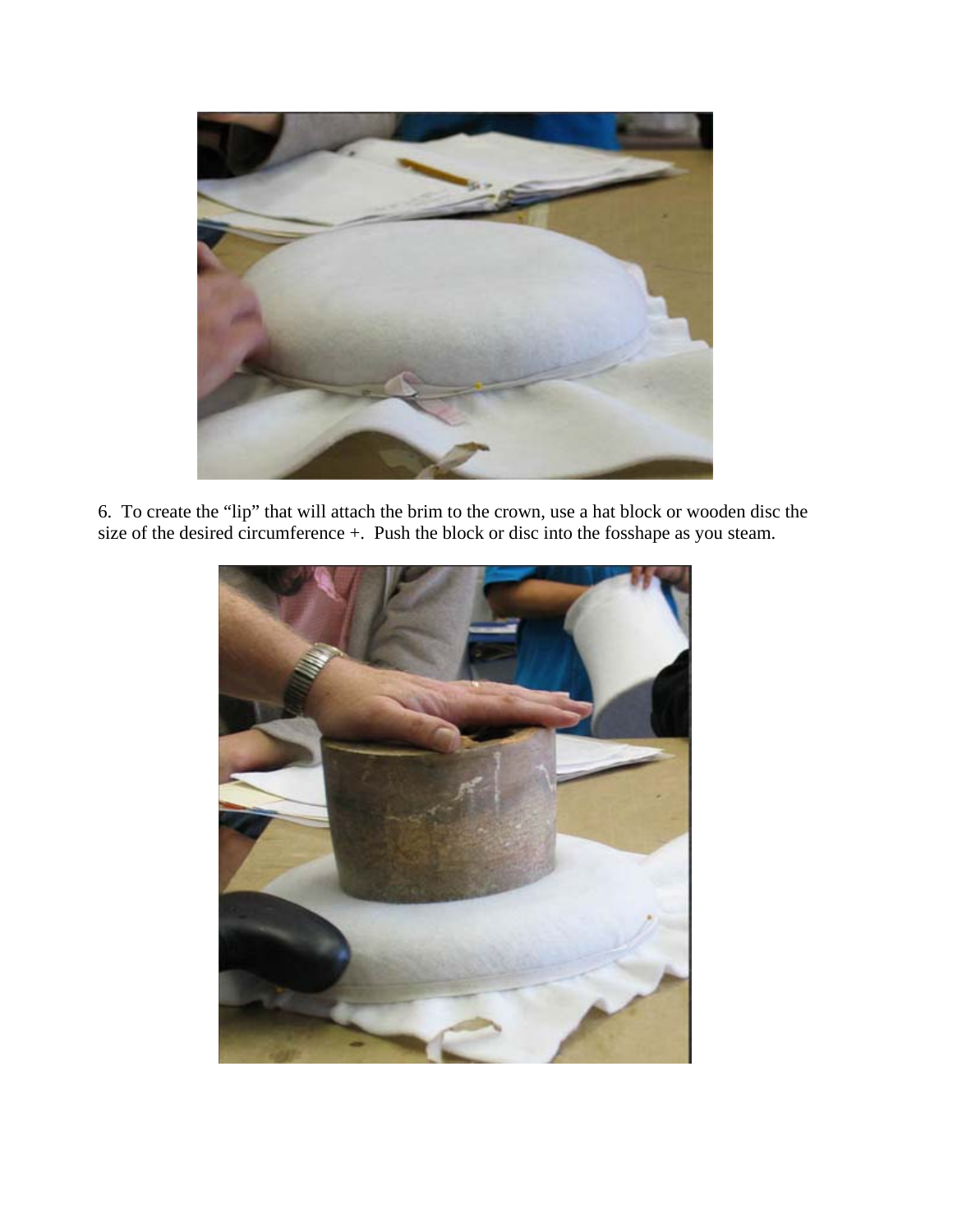7. Further stiffening from the underside will guarantee a stiff lip to be sewn to the crown.



8. Trim the outside of the brim first.



9. Mark the height of the crown carefully, double checking to be sure you maintain the desired circumference as well.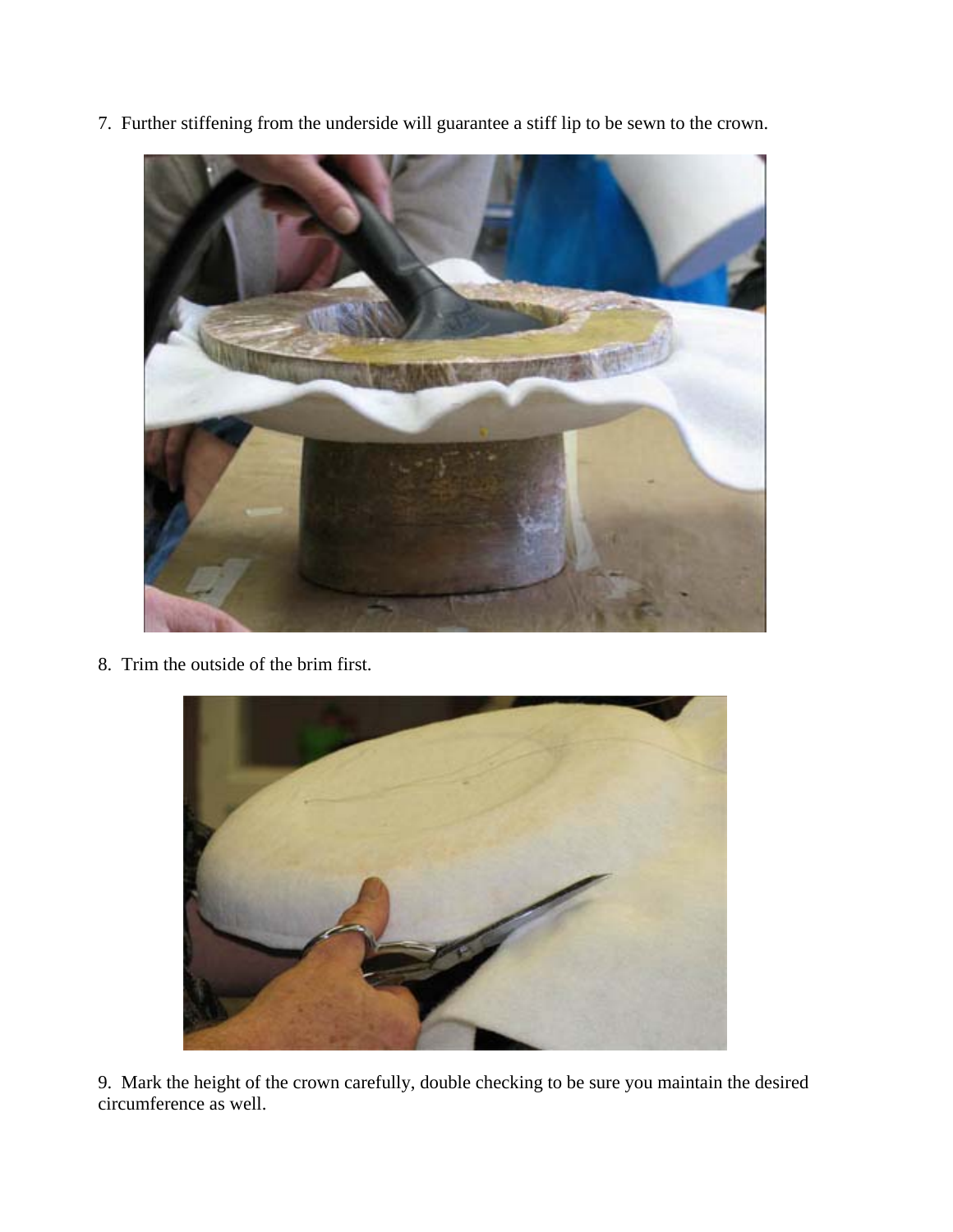

10. Fit and mark the placement of the crown on the brim.

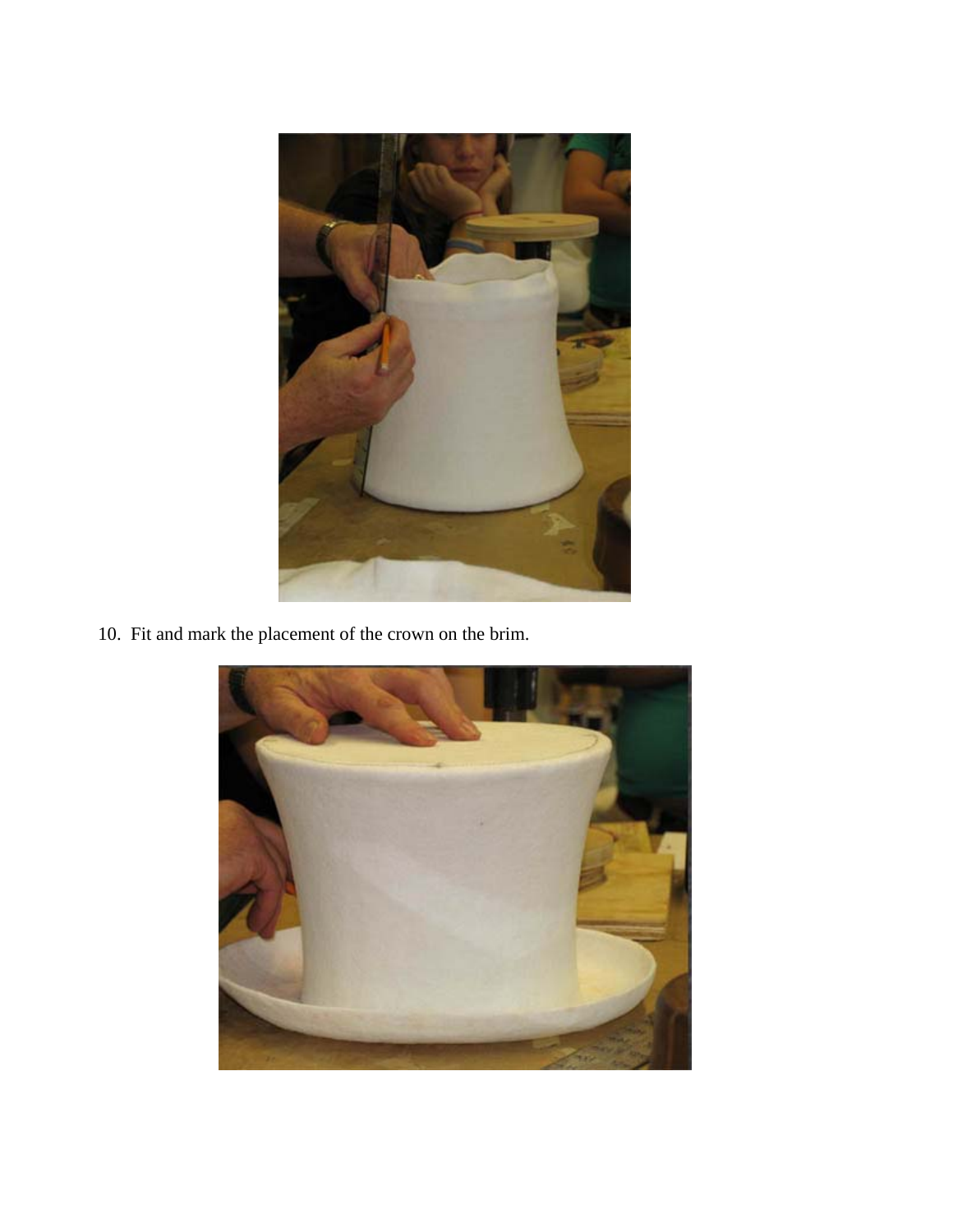11. Finish trimming the brim. Cut an oval from the center of the brim leaving a 3/4" lip to be clipped and sewn to the crown.



12. If the hat is to be wired, and we suggest that you do as the fossshape will stretch and soften slightly over time, it should be done prior to joining the crown to the brim. Here the brim is positioned and pinned to the crown before sewing by hand. In theory, the fosshape will adhere to itself when this join is re-steamed, however, stitching adds security.